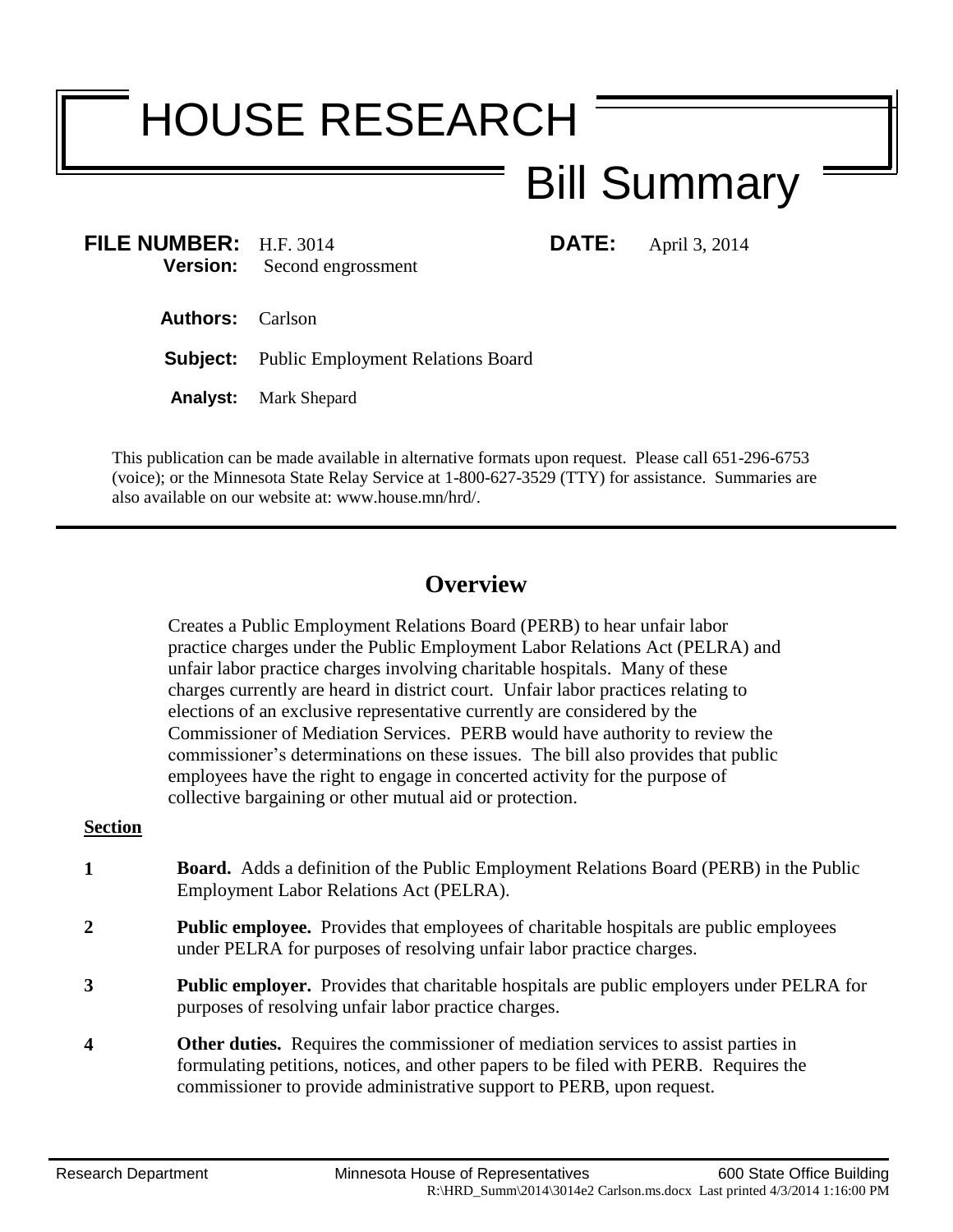#### **Section**

**5 PERB**; power, authority, and duties. Requires the governor to appoint three members to PERB:

- one officer or employee of an exclusive representative;
- one representative of public employers; and
- one representative of the public-at-large, appointed by the other two members.

Provides a method for appointing alternative members if a conflict of interest exists. Provides that membership terms, compensation, removal of members and filling of vacancies must be as provided in section 15.0575.

Provides that PERB would hear unfair labor practice cases under section 179A.13, and would hear appeals from determinations of the commissioner of mediation services relating to unfair labor practices in the context of exclusive representative elections.

Requires PERB to adopt rules governing presentation of issues and taking of appeals, and be prepared to hear cases by July 1, 2015.

Authorizes PERB to hire investigators, hearing officers and other employees.

- **6 Appeals of commissioner's decisions.** Provides that decisions of the commissioner of mediation services relating to unfair labor practices in the context of exclusive representative elections may be appealed to the board within 30 days after the commissioner's decision.
- **7 Appeals of board's decisions.** Provides that PERB decisions, including dismissals of unfair labor practices charges, may be reviewed by the Court of Appeals.
- **8 Concerted activity.** Provides that public employees have the right to engage in concerted activity for the purpose of collective bargaining or other mutual aid or protection.
- **9 Exclusions.** Provides that PERB employees are excluded from state bargaining units.
- **10 Unfair labor practices.** Strikes language providing that unfair labor practices will be heard in district court, and provides that unfair labor practices charges will be filed with PERB.

Provides for PERB investigation, and potential complaints and hearings. Specifies related procedures and qualifications of hearing officers. Provides that if the PERB hearing officer determines an unfair labor practice has occurred, a recommended decision and order shall be issued stating findings of fact and conclusions, and requiring the party to cease and desist from the unfair labor practice. Authorizes reinstatement orders and back pay and compensatory damages up to three times actual damages.

Provides that parties may file exceptions to the hearing officer's recommended decision with the PERB board. Specifies procedures for PERB on review of the recommended decisions and orders. Permits PERB or any party to petition a district court for enforcement of PERB's order, and specifies related procedures.